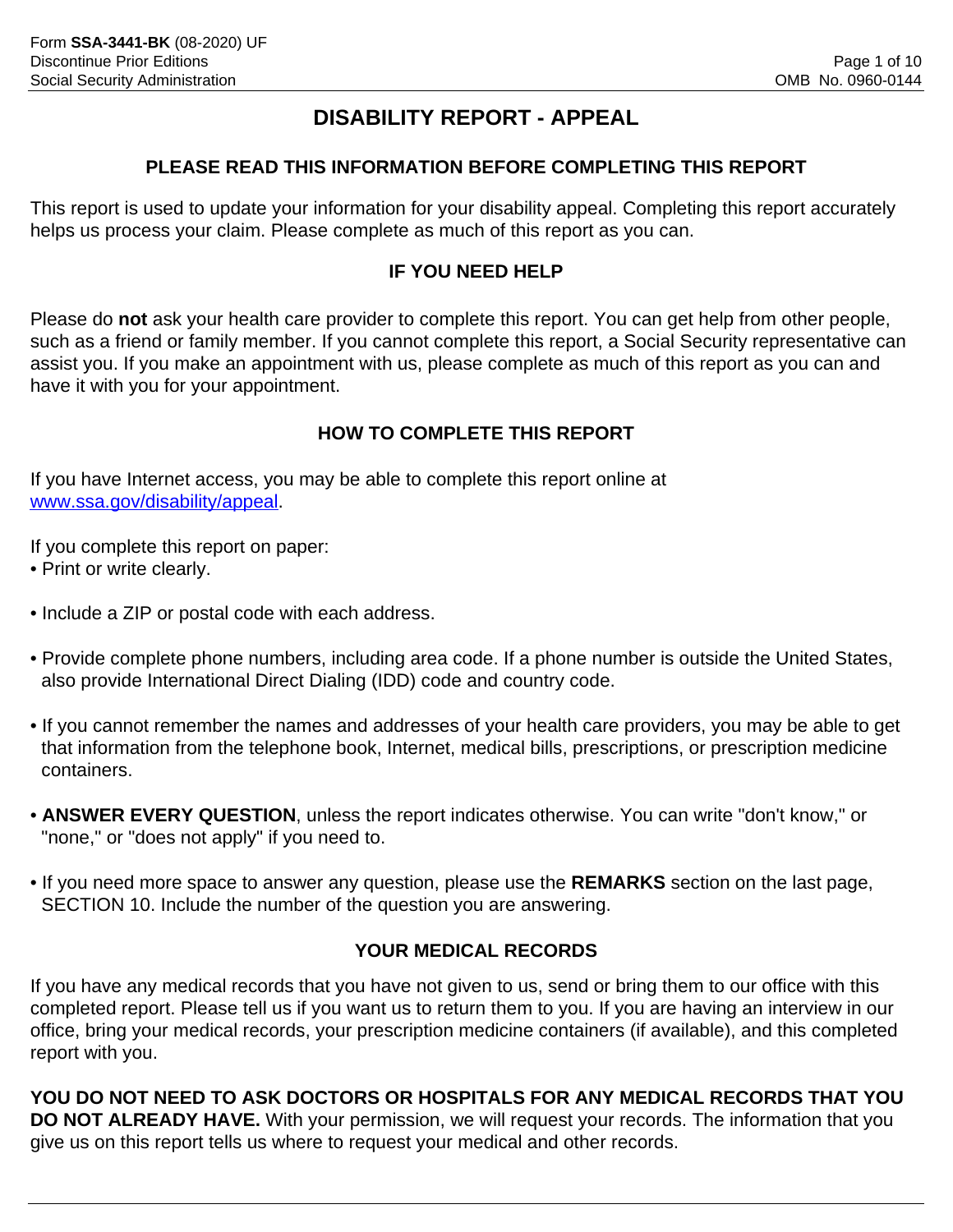## **HOW TO SUBMIT THIS REPORT**

Send or bring this completed report to your local Social Security office. If you have Internet access, you can locate your nearest Social Security office by ZIP code at [www.socialsecurity.gov/locator.](www.socialsecurity.gov/locator) Our offices are also listed under U.S. Government agencies in your telephone directory or you may call Social Security at 1-800-772-1213 (TTY 1-800-325-0778).

### **Privacy Act Statement Collection and Use of Personal Information**

Sections 205(a), 223(d), 1614(a), and 1631 of the Social Security Act, as amended, allow us to collect this information. Furnishing us this information is voluntary. However, failing to provide all or part of the information may prevent an accurate and timely decision on any claim filed.

We will use the information to reconsider and review an initial disability determination; review a continuing disability; and evaluate a request for a hearing. We may also share your information for the following purposes, called routine uses:

- To applicants, claimants, prospective applicants or claimants, other than the data subject, their authorized representatives or representative payees to the extent necessary to pursue Social Security claims and to representative payees when the information pertains to individuals for whom they serve as representative payees, for the purpose of assisting the Social Security Administration in administering its representative payment responsibilities under the Act and assisting the representative payees in performing their duties as payees, including receiving and accounting for benefits for individuals for whom they serve as payees; and
- To Federal, State, or local agencies (or agents on their behalf) for administering cash or non-cash income maintenance or health maintenance programs (including programs under the Act).

In addition, we may share this information in accordance with the Privacy Act and other Federal laws. For example, where authorized, we may use and disclose this information in computer matching programs, in which our records are compared with other records to establish or verify a person's eligibility for Federal benefit programs and for repayment of incorrect or delinquent debts under these programs.

A list of additional routine uses is available in our Privacy Act System of Records Notices (SORN) 60-0089, entitled Claims Folders System, as published in the Federal Register (FR) on April 1, 2003, at 68 FR 15784, and 60-0320, entitled Electronic Disability Claim File,as published in the FR on December 22, 2003, at 68 FR 71210. Additional information, and a full listing of all our SORNs, is available on our website at <www.ssa.gov/privacy>.

# **Paperwork Reduction Act Statement**

This information collection meets the requirements of 44 U.S.C. § 3507, as amended by section 2 of the Paperwork Reduction Act of 1995. You do not need to answer these questions unless we display a valid Office of Management and Budget (OMB) control number. We estimate that it will take about 50 minutes to read the instructions, gather the facts, and answer the questions. *Send only comments regarding this burden estimate or any other aspect of this collection, including suggestions for reducing this burden to: SSA, 6401 Security Blvd, Baltimore, MD 21235-6401.* 

**AFTER COMPLETING THIS REPORT, REMOVE THIS SHEET AND KEEP IT FOR YOUR RECORDS.**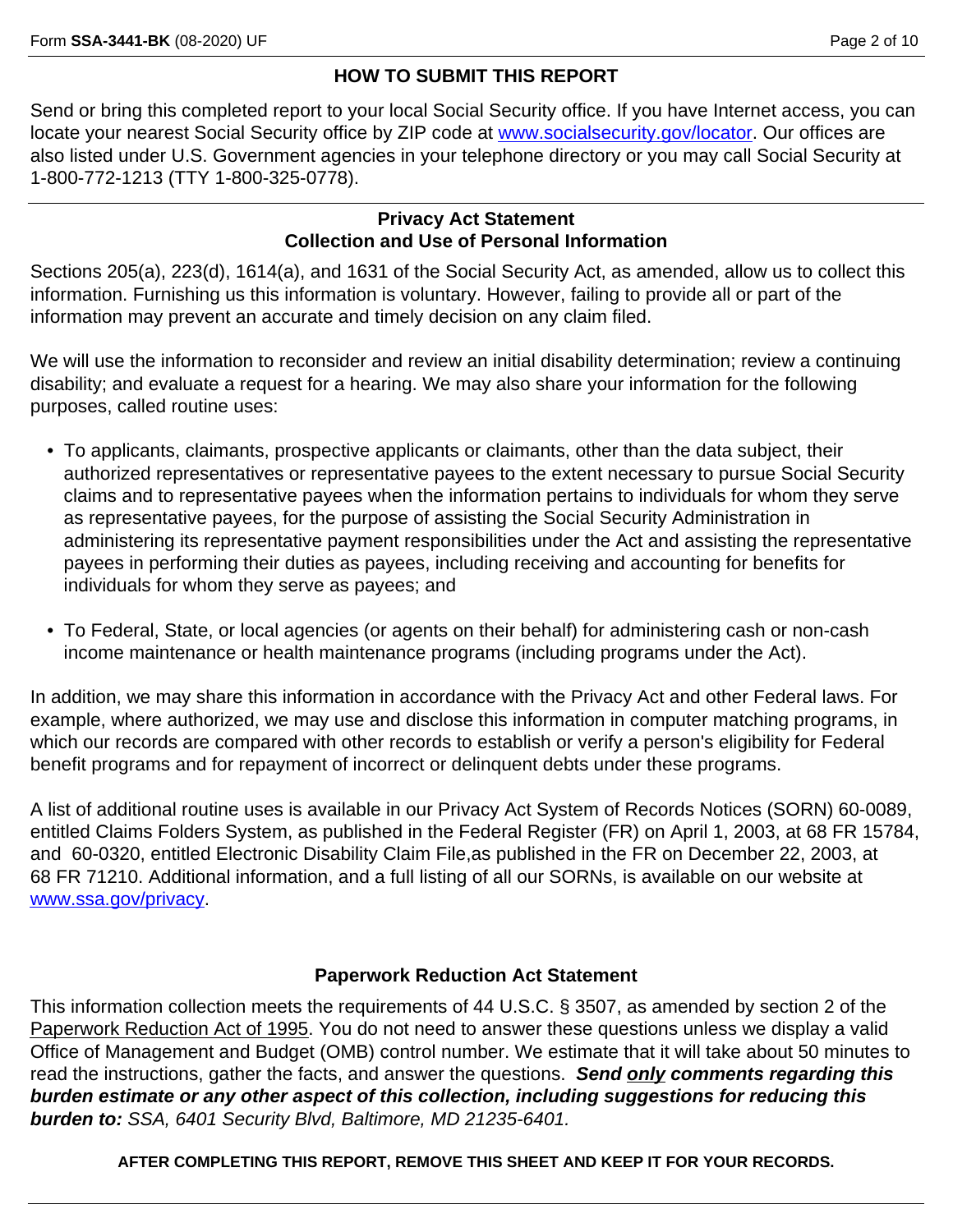# **DISABILITY REPORT - APPEAL**

#### **For SSA Use Only -** Do not write in this box.

Related SSN Number Holder

**If you are filling out this report for someone else**, please provide information about him or her. When a question refers to "you", "your," it refers to the person who is applying for disability benefits.

### **SECTION 1 - INFORMATION ABOUT THE DISABLED PERSON**

**1.A.** Name (First, Middle, Last, Suffix) **1.B.** Social Security Number

**1.C.** Daytime Phone Number, including area code (include IDD and country codes if outside the U.S. or Canada)

 $\Box$  Check this box if you do not have a phone number where we can leave a message

**1.D.** Alternate Phone Number, another number where we may reach you, if any

**1.E.** Email address (Optional)

## **SECTION 2 - CONTACTS**

Give the name of someone (**other than your doctors**) we can contact who knows about your medical conditions, and can help you with your claim (e.g., friend or relative)

**2.A.** Name (First, Middle, Last) **2.B.** Relationship to Disabled Person

**2.C.** Mailing Address (Street or PO Box), include apartment number or unit if applicable

| City                                                                                                                   | State/Province |     | ZIP/Postal Code   Country (if not U.S.) |  |  |  |  |  |  |
|------------------------------------------------------------------------------------------------------------------------|----------------|-----|-----------------------------------------|--|--|--|--|--|--|
| <b>2.D.</b> Daytime Phone Number, including area code (include IDD and country codes if outside the U.S. or<br>Canada) |                |     |                                         |  |  |  |  |  |  |
| <b>2.E.</b> Can this person speak and understand English?                                                              |                | Yes | No.                                     |  |  |  |  |  |  |
| If no, what language does the contact person prefer?                                                                   |                |     |                                         |  |  |  |  |  |  |
| <b>2.F.</b> Who is completing this form?                                                                               |                |     |                                         |  |  |  |  |  |  |
| The person who is applying for disability. (Go to Section 3 - MEDICAL CONDITIONS)                                      |                |     |                                         |  |  |  |  |  |  |
| The person listed in 2.A. (Go to Section 3 - MEDICAL CONDITIONS)                                                       |                |     |                                         |  |  |  |  |  |  |
| Someone else (Please complete the information below)                                                                   |                |     |                                         |  |  |  |  |  |  |
| <b>2.H.</b> Relationship to Disabled Person<br><b>2.G.</b> Name (First, Middle, Last)                                  |                |     |                                         |  |  |  |  |  |  |
| <b>2.I.</b> Mailing Address (Street or PO Box), include apartment number or unit if applicable                         |                |     |                                         |  |  |  |  |  |  |
| City                                                                                                                   | State/Province |     | ZIP/Postal Code   Country (if not U.S.) |  |  |  |  |  |  |

**2.J.** Daytime Phone Number, including area code (include IDD and country codes if outside the U.S. or Canada)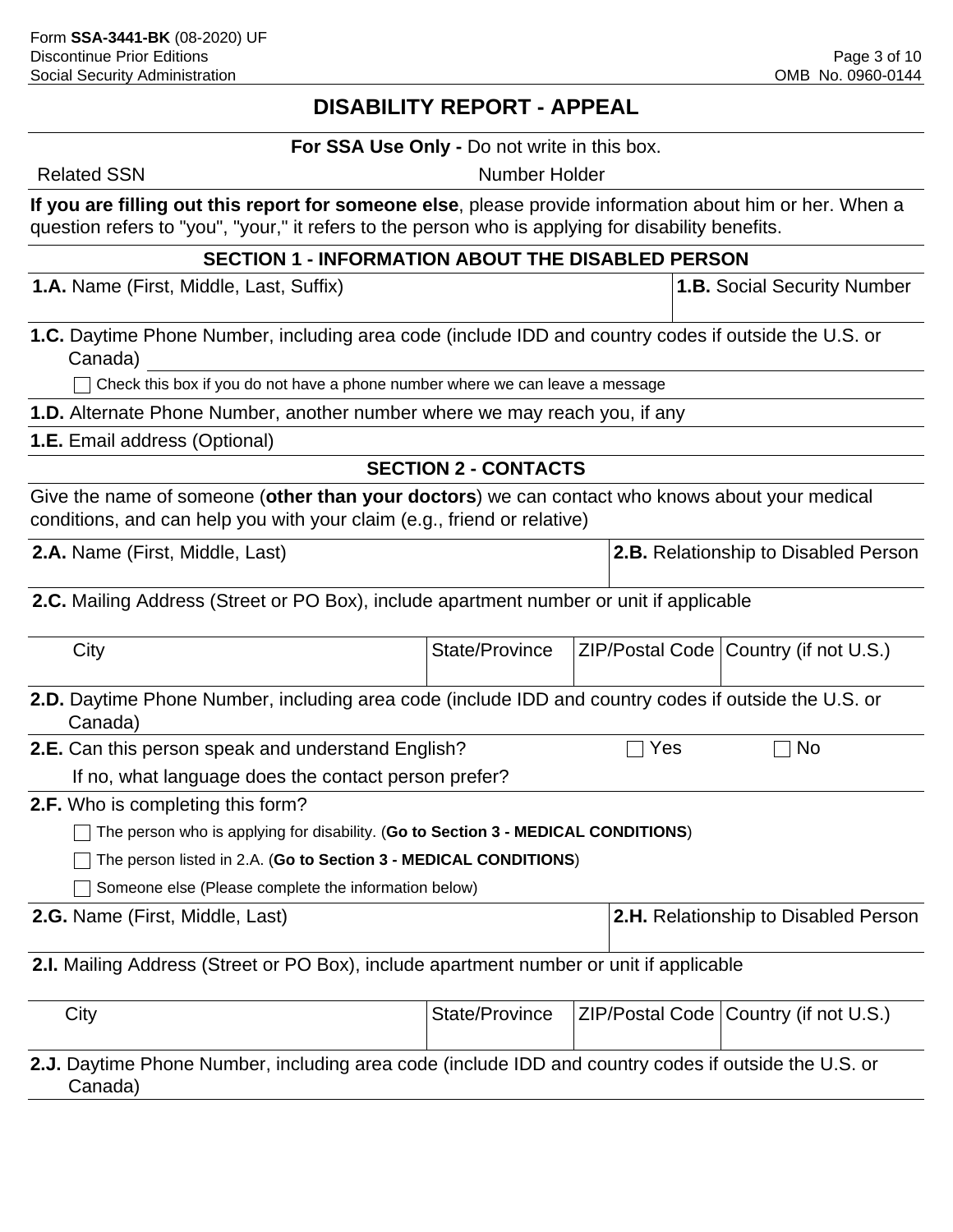| 3.A. Since you last told us about your medical conditions, has there been any CHANGE (for better or<br>worse) in your previously described physical or mental conditions?                                               |           |
|-------------------------------------------------------------------------------------------------------------------------------------------------------------------------------------------------------------------------|-----------|
| $\Box$ Yes, approximate date change occurred:                                                                                                                                                                           | <b>No</b> |
| If yes, please describe in detail:                                                                                                                                                                                      |           |
|                                                                                                                                                                                                                         |           |
|                                                                                                                                                                                                                         |           |
|                                                                                                                                                                                                                         |           |
|                                                                                                                                                                                                                         |           |
| 3.B. Since you last told us about your medical conditions, do you have any NEW physical or mental<br>conditions?                                                                                                        |           |
| $\Box$ Yes, approximate date of new conditions:                                                                                                                                                                         | <b>No</b> |
| If yes, please describe in detail:                                                                                                                                                                                      |           |
|                                                                                                                                                                                                                         |           |
|                                                                                                                                                                                                                         |           |
|                                                                                                                                                                                                                         |           |
|                                                                                                                                                                                                                         |           |
| If you need more space, use SECTION 10 - Remarks on the last page                                                                                                                                                       |           |
| <b>SECTION 4 - MEDICAL TREATMENT</b>                                                                                                                                                                                    |           |
| 4.A. Have you used any other names on your medical or educational records? Examples are maiden name,<br>other married name, or nickname.                                                                                |           |
| $\sqcap$ Yes<br>No                                                                                                                                                                                                      |           |
| If yes, please list the other names used:                                                                                                                                                                               |           |
|                                                                                                                                                                                                                         |           |
|                                                                                                                                                                                                                         |           |
| 4.B. Since you last told us about your medical treatment, have you seen a doctor or other health care                                                                                                                   |           |
| provider, received treatment at a hospital or clinic, or do you have a future appointment scheduled?                                                                                                                    |           |
| $\Box$ No (Go to SECTION 6 - MEDICINES)<br>Yes                                                                                                                                                                          |           |
| 4.C. What type(s) of condition(s) were you treated for, or will you be seen for?                                                                                                                                        |           |
| Mental (including emotional or learning problems)<br>Physical                                                                                                                                                           |           |
| If you answered "Yes" to 4.B., please tell us who may have NEW medical records about any of your<br>physical or mental conditions (including emotional or learning problems).                                           |           |
| Use the following pages to provide information for up to three (3) providers. <b>Complete one page for each</b><br>provider. If you have more than three providers, list them in SECTION 10 - REMARKS on the last page. |           |
| Please include<br>• doctors' offices<br>• hospitals (including emergency room visits)                                                                                                                                   |           |
| • clinics                                                                                                                                                                                                               |           |

- mental health center
- other health care facilities

**Only list the providers you have seen since you last told us about your medical treatment.**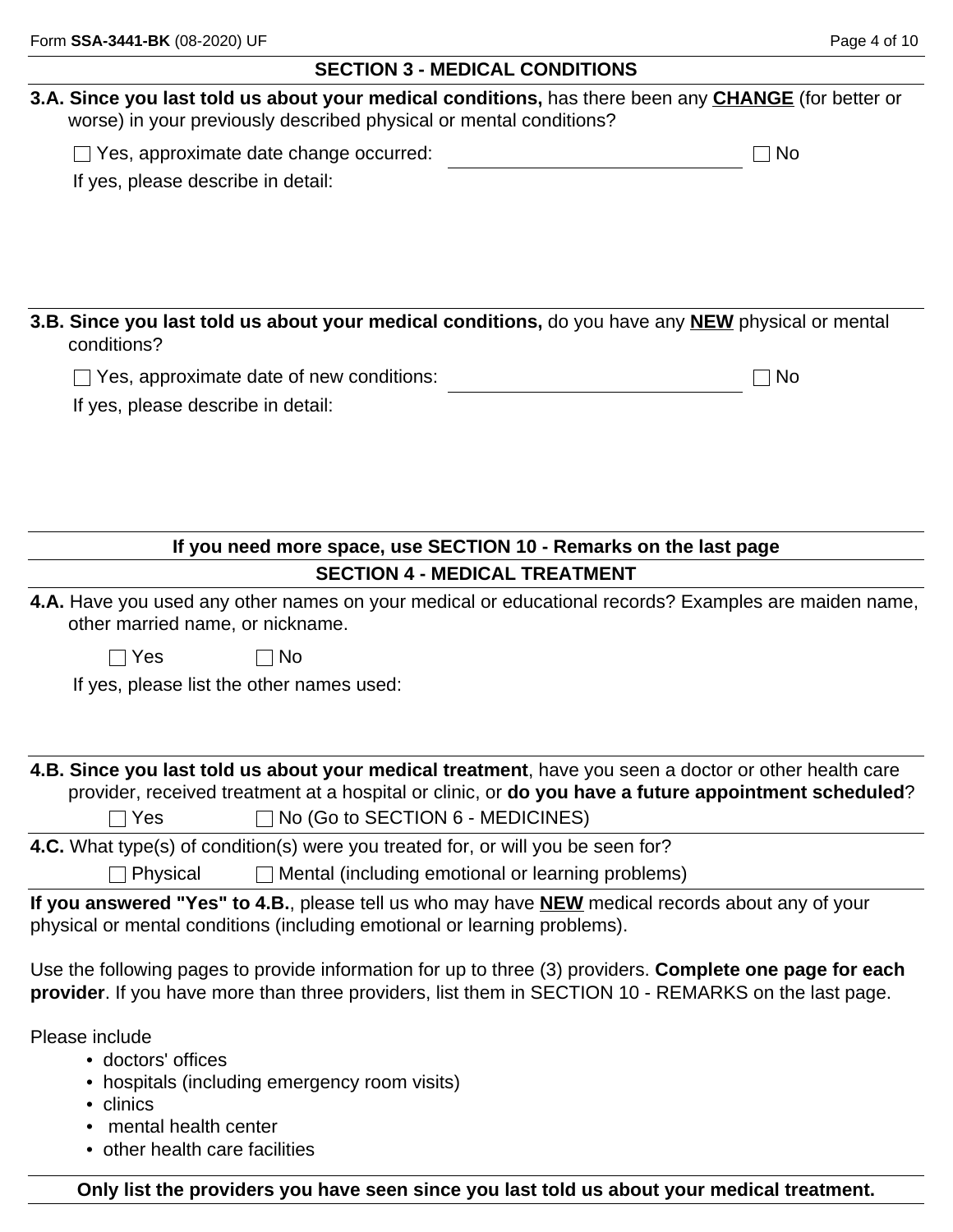|                                                                           | <b>SECTION 4 - MEDICAL TREATMENT (Continued)</b>        | <b>Provider 1</b> |                |                                              |                                                  |  |
|---------------------------------------------------------------------------|---------------------------------------------------------|-------------------|----------------|----------------------------------------------|--------------------------------------------------|--|
| 4.D. Name of facility or office                                           |                                                         |                   |                | Name of health care provider who treated you |                                                  |  |
| ALL OF THE QUESTIONS ON THIS PAGE REFER TO THE HEALTH CARE PROVIDER ABOVE |                                                         |                   |                |                                              |                                                  |  |
| <b>Phone Number</b>                                                       |                                                         |                   |                | Patient ID# (if known)                       |                                                  |  |
| <b>Address</b>                                                            |                                                         |                   |                |                                              |                                                  |  |
| City                                                                      |                                                         |                   | State/Province |                                              | ZIP/Postal Code   Country (if not U.S.)          |  |
| Dates of Treatment (approximate date, if exact date is unknown)           |                                                         |                   |                |                                              |                                                  |  |
| <b>Office, Clinic, or Outpatient</b><br>visits at this facility           | <b>Emergency Room</b><br><b>Visits at this facility</b> |                   |                |                                              | <b>Overnight Hospital Stays at this facility</b> |  |
| <b>First visit</b>                                                        | Date                                                    |                   | Date in        |                                              | Date out                                         |  |
| Last visit                                                                | Date                                                    |                   | Date in        |                                              | Date out                                         |  |
| Next scheduled appointment<br>(if any)                                    | Date                                                    |                   | Date in        |                                              | Date out                                         |  |
|                                                                           | <b>None</b>                                             |                   | <b>None</b>    |                                              |                                                  |  |
| What new or updated medical conditions were treated or evaluated?         |                                                         |                   |                |                                              |                                                  |  |

What new or updated treatment did you receive for the above conditions? (Do not list medicines or tests in this box.)

Has this provider performed or sent you to any tests? Please include tests you are scheduled to have in the future.  $\square$  Yes (Please complete the information below.)  $\square$  No (Go to the next page.)  $f$ uture.  $\Box$  Yes (Please complete the information below.)

| <b>KIND OF TEST</b>            | DATES OF TEST(S) | <b>KIND OF TEST</b>                                                        | DATES OF TEST(S) |
|--------------------------------|------------------|----------------------------------------------------------------------------|------------------|
| Biopsy (list body part)        |                  | MRI/CT Scan (list body part)                                               |                  |
|                                |                  |                                                                            |                  |
| Blood Test (not HIV)           |                  | Speech/Language Test                                                       |                  |
| <b>Breathing test</b>          |                  | Treadmill (exercise test)                                                  |                  |
| <b>Cardiac Catheterization</b> |                  | <b>Vision Test</b>                                                         |                  |
| EEG (brain wave test)          |                  | X-Ray (list body part)                                                     |                  |
| EKG (heart test)               |                  |                                                                            |                  |
| Hearing test                   |                  | Other (please describe)                                                    |                  |
| <b>HIV Test</b>                |                  |                                                                            |                  |
| IQ Testing                     |                  |                                                                            |                  |
|                                |                  | If you need to list more tests, use SECTION 10 - REMARKS on the last page. |                  |

**If you do not have any more providers describe, go to SECTION 5 - OTHER MEDICAL INFORMATION on page 8.**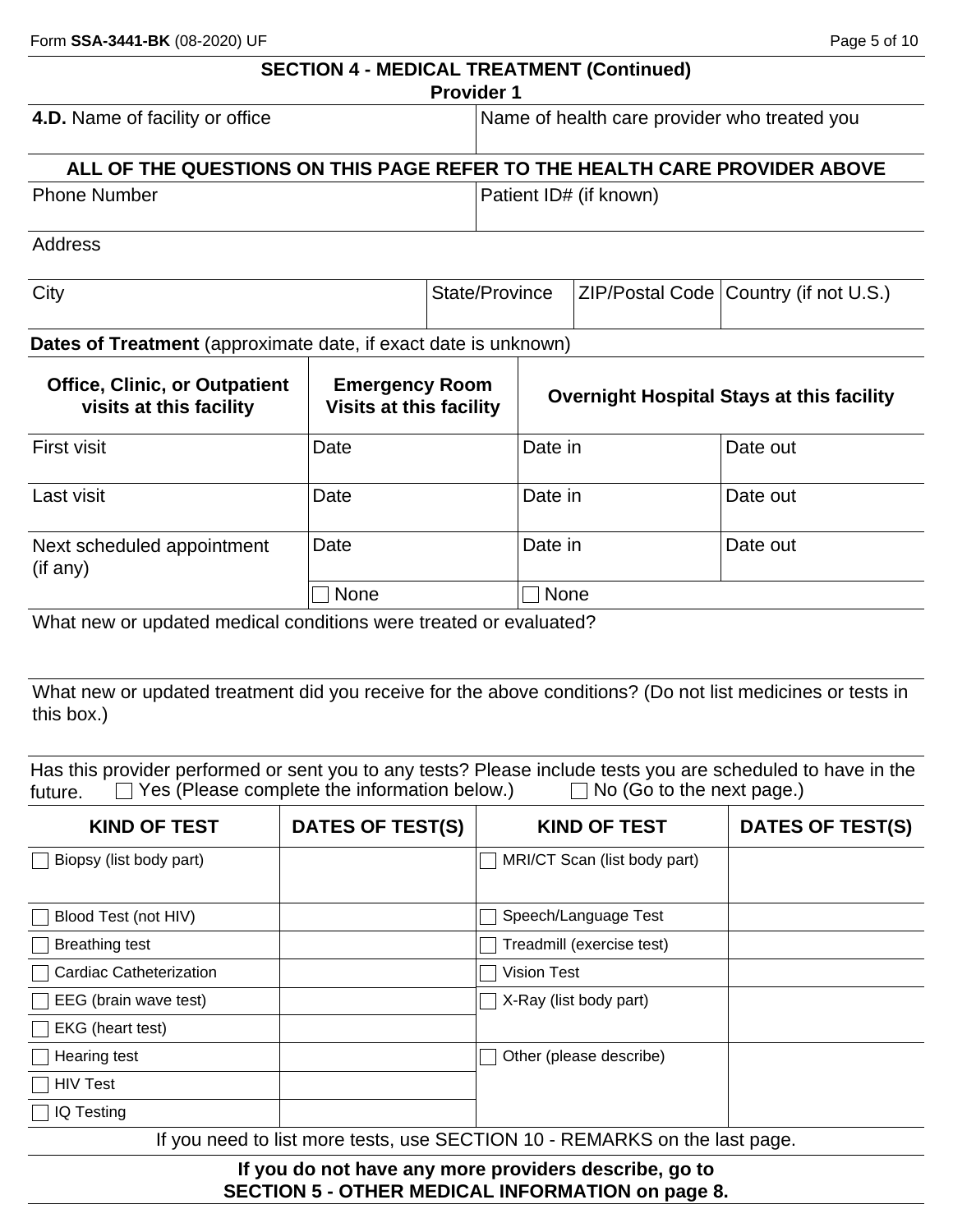|                                                                           |                                                         | <b>Provider 2</b> |                                              | <b>SECTION 4 - MEDICAL TREATMENT (Continued)</b> |                                                  |  |
|---------------------------------------------------------------------------|---------------------------------------------------------|-------------------|----------------------------------------------|--------------------------------------------------|--------------------------------------------------|--|
| 4.D. Name of facility or office                                           |                                                         |                   | Name of health care provider who treated you |                                                  |                                                  |  |
| ALL OF THE QUESTIONS ON THIS PAGE REFER TO THE HEALTH CARE PROVIDER ABOVE |                                                         |                   |                                              |                                                  |                                                  |  |
| <b>Phone Number</b>                                                       |                                                         |                   |                                              | Patient ID# (if known)                           |                                                  |  |
| Address                                                                   |                                                         |                   |                                              |                                                  |                                                  |  |
| City                                                                      |                                                         |                   | State/Province                               |                                                  | ZIP/Postal Code   Country (if not U.S.)          |  |
| Dates of Treatment (approximate date, if exact date is unknown)           |                                                         |                   |                                              |                                                  |                                                  |  |
| <b>Office, Clinic, or Outpatient</b><br>visits at this facility           | <b>Emergency Room</b><br><b>Visits at this facility</b> |                   |                                              |                                                  | <b>Overnight Hospital Stays at this facility</b> |  |
| <b>First visit</b>                                                        | Date                                                    |                   | Date in                                      |                                                  | Date out                                         |  |
| Last visit                                                                | Date                                                    |                   | Date in                                      |                                                  | Date out                                         |  |
| Next scheduled appointment<br>(if any)                                    | Date                                                    |                   | Date in                                      |                                                  | Date out                                         |  |
|                                                                           | None                                                    |                   | <b>None</b>                                  |                                                  |                                                  |  |
| What new or updated medical conditions were treated or evaluated?         |                                                         |                   |                                              |                                                  |                                                  |  |

What new or updated treatment did you receive for the above conditions? (Do not list medicines or tests in this box.)

Has this provider performed or sent you to any tests? Please include tests you are scheduled to have in the future.  $\square$  Yes (Please complete the information below.)  $\square$  No (Go to the next page.) Frace and provided porterlies of odin yes to any text particle in the future.  $\Box$  Yes (Please complete the information below.)

| <b>KIND OF TEST</b>            | DATES OF TEST(S) | <b>KIND OF TEST</b>                                                        | <b>DATES OF TEST(S)</b> |
|--------------------------------|------------------|----------------------------------------------------------------------------|-------------------------|
| Biopsy (list body part)        |                  | MRI/CT Scan (list body part)                                               |                         |
|                                |                  |                                                                            |                         |
| Blood Test (not HIV)           |                  | Speech/Language Test                                                       |                         |
| <b>Breathing test</b>          |                  | Treadmill (exercise test)                                                  |                         |
| <b>Cardiac Catheterization</b> |                  | <b>Vision Test</b>                                                         |                         |
| EEG (brain wave test)          |                  | X-Ray (list body part)                                                     |                         |
| EKG (heart test)               |                  |                                                                            |                         |
| Hearing test                   |                  | Other (please describe)                                                    |                         |
| <b>HIV Test</b>                |                  |                                                                            |                         |
| IQ Testing                     |                  |                                                                            |                         |
|                                |                  | If you need to list more tests, use SECTION 10 - REMARKS on the last page. |                         |

**If you do not have any more providers to describe, go to SECTION 5 - OTHER MEDICAL INFORMATION on page 8.**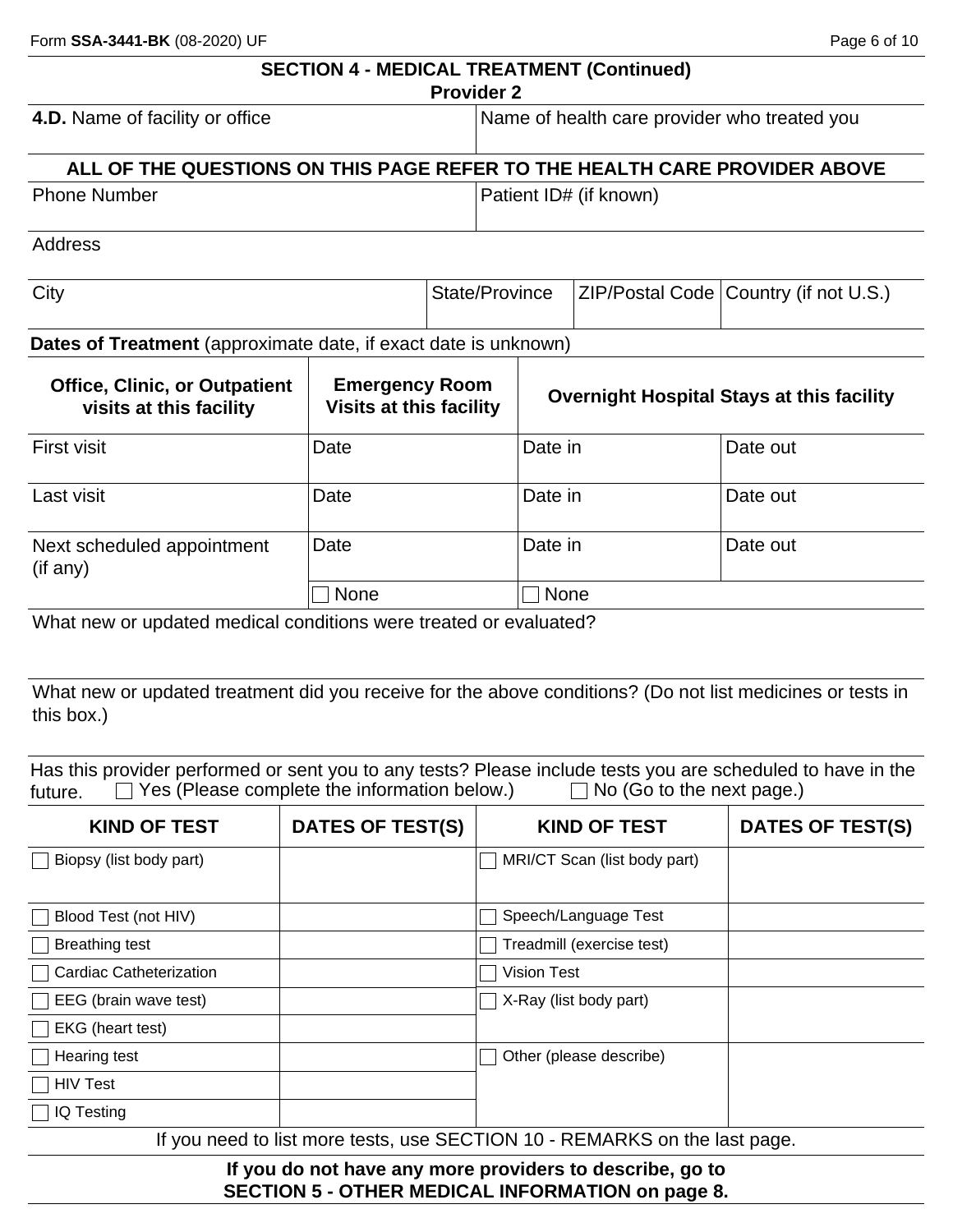|                                                                           | <b>SECTION 4 - MEDICAL TREATMENT (Continued)</b>        | <b>Provider 3</b>                            |                |                        |                                                  |  |
|---------------------------------------------------------------------------|---------------------------------------------------------|----------------------------------------------|----------------|------------------------|--------------------------------------------------|--|
| 4.D. Name of facility or office                                           |                                                         | Name of health care provider who treated you |                |                        |                                                  |  |
| ALL OF THE QUESTIONS ON THIS PAGE REFER TO THE HEALTH CARE PROVIDER ABOVE |                                                         |                                              |                |                        |                                                  |  |
| <b>Phone Number</b>                                                       |                                                         |                                              |                | Patient ID# (if known) |                                                  |  |
| Address                                                                   |                                                         |                                              |                |                        |                                                  |  |
| City                                                                      |                                                         |                                              | State/Province | ZIP/Postal Code        | Country (if not U.S.)                            |  |
| Dates of Treatment (approximate date, if exact date is unknown)           |                                                         |                                              |                |                        |                                                  |  |
| <b>Office, Clinic, or Outpatient</b><br>visits at this facility           | <b>Emergency Room</b><br><b>Visits at this facility</b> |                                              |                |                        | <b>Overnight Hospital Stays at this facility</b> |  |
| <b>First visit</b>                                                        | Date                                                    |                                              | Date in        |                        | Date out                                         |  |
| Last visit                                                                | Date                                                    |                                              | Date in        |                        | Date out                                         |  |
| Next scheduled appointment<br>(if any)                                    | Date                                                    |                                              | Date in        |                        | Date out                                         |  |
|                                                                           | None                                                    |                                              | <b>None</b>    |                        |                                                  |  |
| What new or updated medical conditions were treated or evaluated?         |                                                         |                                              |                |                        |                                                  |  |

What new or updated treatment did you receive for the above conditions? (Do not list medicines or tests in this box.)

Has this provider performed or sent you to any tests? Please include tests you are scheduled to have in the future.  $\square$  Yes (Please complete the information below.)  $\square$  No (Go to the next page.)  $\Box$  Yes (Please complete the information below.)

| <b>KIND OF TEST</b>                               | <b>DATES OF TEST(S)</b> | <b>KIND OF TEST</b>           | <b>DATES OF TEST(S)</b> |
|---------------------------------------------------|-------------------------|-------------------------------|-------------------------|
| Biopsy (list body part)                           |                         | MRI/CT Scan (list body part)  |                         |
|                                                   |                         |                               |                         |
| Blood Test (not HIV)                              |                         | Speech/Language Test          |                         |
| <b>Breathing test</b>                             |                         | Treadmill (exercise test)     |                         |
| <b>Cardiac Catheterization</b>                    |                         | <b>Vision Test</b>            |                         |
| $\Box$ EEG (brain wave test)                      |                         | $\Box$ X-Ray (list body part) |                         |
| EKG (heart test)                                  |                         |                               |                         |
| Hearing test                                      |                         | Other (please describe)       |                         |
| <b>HIV Test</b>                                   |                         |                               |                         |
| IQ Testing                                        |                         |                               |                         |
| lf concernance of the High concerns that the con- |                         | APATIAN JA                    |                         |

**If you need to list more tests, use SECTION 10 - REMARKS on the last page.**

If you have been treated by more providers, use SECTION 10 - REMARKS on the last page.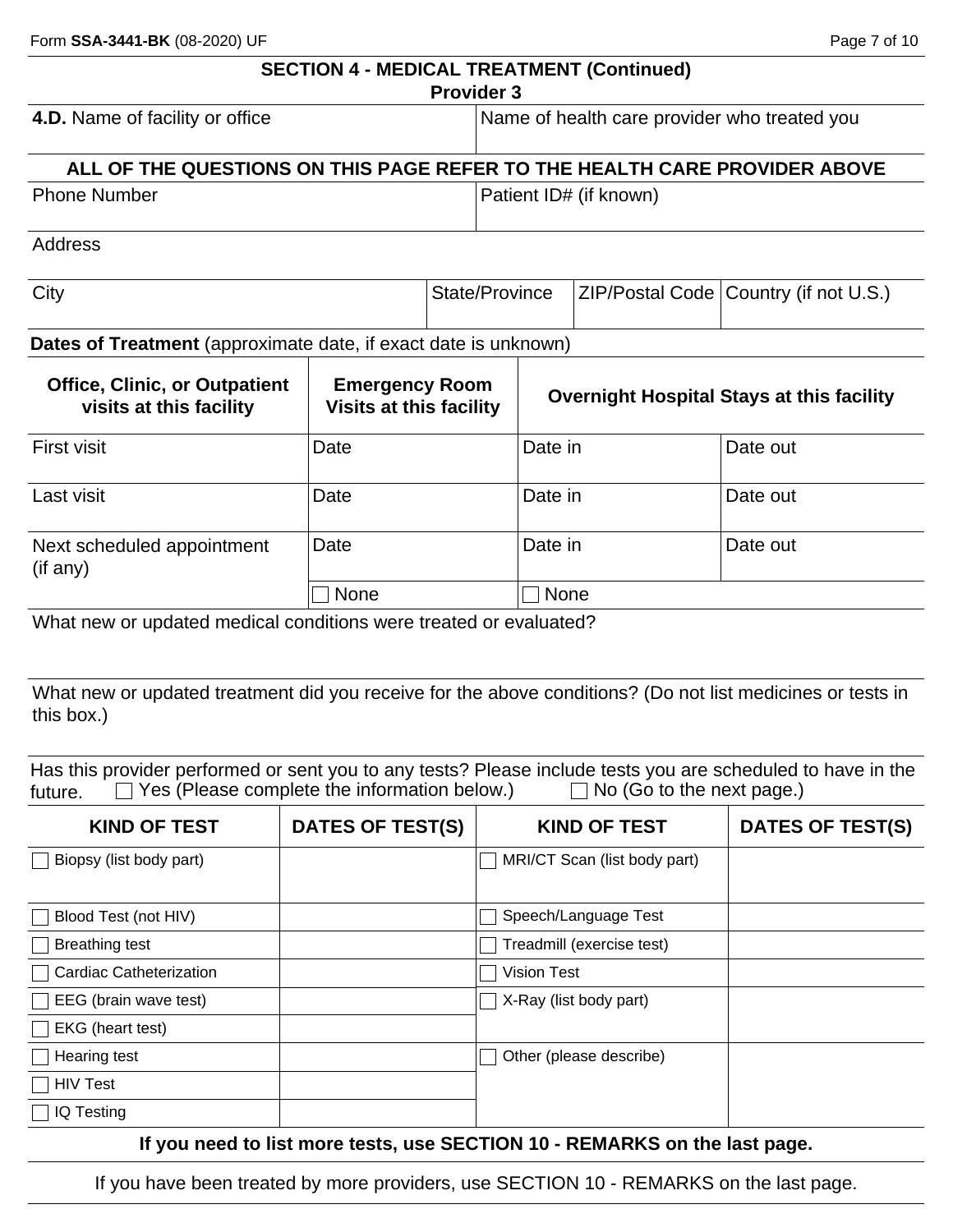## **SECTION 5 - OTHER MEDICAL INFORMATION**

| 5. Since you last told us about your other medical information, does anyone else have medical<br>information about any of your <b>physical or mental</b> conditions (including emotional and learning problems)<br>or are you scheduled to see anyone else?                                                                                                                       |  |                                                                                 |  |                              |  |                                         |                             |
|-----------------------------------------------------------------------------------------------------------------------------------------------------------------------------------------------------------------------------------------------------------------------------------------------------------------------------------------------------------------------------------|--|---------------------------------------------------------------------------------|--|------------------------------|--|-----------------------------------------|-----------------------------|
| This may include:<br>• workers' compensation<br>• vocational rehabilitation services<br>• insurance companies who have paid you disability benefits<br>• prisons and correctional facilities<br>• attorneys<br>· social service agencies<br>• welfare agencies<br>• school/education records<br>YES (Please complete the information below.)<br>NO (Go to SECTION 6 - MEDICINES.) |  |                                                                                 |  |                              |  |                                         |                             |
| Name of Organization                                                                                                                                                                                                                                                                                                                                                              |  |                                                                                 |  |                              |  |                                         | Claim or ID Number (if any) |
| <b>Address</b>                                                                                                                                                                                                                                                                                                                                                                    |  |                                                                                 |  |                              |  |                                         |                             |
| City<br>State/Province                                                                                                                                                                                                                                                                                                                                                            |  |                                                                                 |  |                              |  | ZIP/Postal Code   Country (if not U.S.) |                             |
| Name of Contact Person                                                                                                                                                                                                                                                                                                                                                            |  |                                                                                 |  |                              |  | <b>Phone Number</b>                     |                             |
| Date of First Contact                                                                                                                                                                                                                                                                                                                                                             |  | Date of Last Contact                                                            |  |                              |  | Date of Next Contact (if any)           |                             |
| <b>Reasons for Contacts</b>                                                                                                                                                                                                                                                                                                                                                       |  |                                                                                 |  |                              |  |                                         |                             |
| If you need to list more people or organizations, use SECTION 10 - REMARKS on the last page.                                                                                                                                                                                                                                                                                      |  |                                                                                 |  | <b>SECTION 6 - MEDICINES</b> |  |                                         |                             |
| 6. Are you currently taking any medicines (prescription or non-prescription)?<br>$\Box$ YES (Please complete the information below. You may need to look at your medicine containers.)<br>NO (Go to SECTION 7 - ACTIVITIES.)                                                                                                                                                      |  |                                                                                 |  |                              |  |                                         |                             |
| <b>NAME OF MEDICINE</b>                                                                                                                                                                                                                                                                                                                                                           |  | IF PRESCRIBED,<br><b>REASON FOR</b><br><b>NAME OF DOCTOR</b><br><b>MEDICINE</b> |  |                              |  | <b>SIDE EFFECTS</b><br><b>YOU HAVE</b>  |                             |
|                                                                                                                                                                                                                                                                                                                                                                                   |  |                                                                                 |  |                              |  |                                         |                             |
|                                                                                                                                                                                                                                                                                                                                                                                   |  |                                                                                 |  |                              |  |                                         |                             |

|  | If you need to list more medicines, use SECTION 10 - REMARKS on the last page. |  |
|--|--------------------------------------------------------------------------------|--|
|  |                                                                                |  |
|  |                                                                                |  |
|  |                                                                                |  |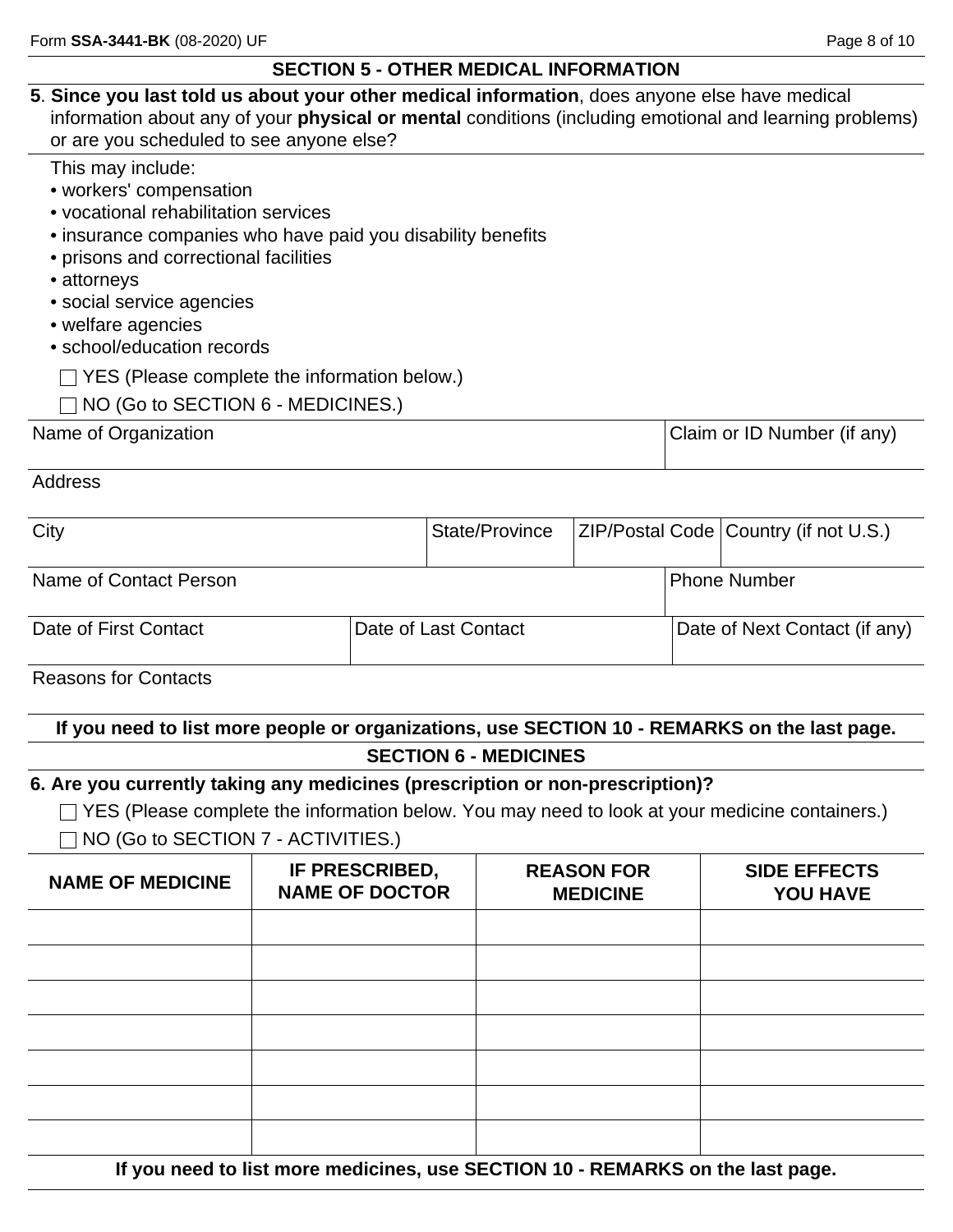### **SECTION 7 - ACTIVITIES**

| 7. Since you last told us about your activities, has there been any change (for better or worse) in your                                                                                                                  |                                       |                                         |
|---------------------------------------------------------------------------------------------------------------------------------------------------------------------------------------------------------------------------|---------------------------------------|-----------------------------------------|
| previously described daily activities due to your physical or mental conditions? (Examples of daily<br>activities are household tasks, personal care, getting around, hobbies and interests, social activities, etc.)     |                                       |                                         |
| $\Box$ Yes<br><b>No</b>                                                                                                                                                                                                   |                                       |                                         |
| If yes, please describe in detail:                                                                                                                                                                                        |                                       |                                         |
|                                                                                                                                                                                                                           |                                       |                                         |
|                                                                                                                                                                                                                           |                                       |                                         |
|                                                                                                                                                                                                                           |                                       |                                         |
|                                                                                                                                                                                                                           |                                       |                                         |
| If you need more space, use SECTION 10 - REMARKS on the last page.                                                                                                                                                        |                                       |                                         |
|                                                                                                                                                                                                                           | <b>SECTION 8 - WORK AND EDUCATION</b> |                                         |
| 8.A. Since you last told us about your work, have you worked or has your work changed?                                                                                                                                    |                                       |                                         |
| Yes<br><b>No</b>                                                                                                                                                                                                          |                                       |                                         |
| If yes, you will be asked to provide additional information.                                                                                                                                                              |                                       |                                         |
| 8.B. Since you last told us about your education, have you completed or are you enrolled in any type of<br>GED classes, specialized job training, trade school, vocational school or college classes?<br>Yes<br><b>No</b> |                                       |                                         |
| If yes, what type?                                                                                                                                                                                                        |                                       |                                         |
| Date(s) attended:                                                                                                                                                                                                         |                                       |                                         |
| Degree(s) attained, if any:                                                                                                                                                                                               |                                       |                                         |
| Date of attainment (MM/YYYY):                                                                                                                                                                                             |                                       |                                         |
| If you need more space, use SECTION 10 - REMARKS on the last page.                                                                                                                                                        |                                       |                                         |
| SECTION 9 - VOCATIONAL REHABILITATION, EMPLOYMENT, OR OTHER SUPPORT SERVICES                                                                                                                                              |                                       |                                         |
| 9. Since you last told us about your vocational rehabilitation, have you participated, or are you<br>participating in:                                                                                                    |                                       |                                         |
| • an individual work plan with an employment network under the Ticket to Work Program?                                                                                                                                    |                                       |                                         |
| • an individualized plan for employment with a vocational rehabilitation agency or any other organization?                                                                                                                |                                       |                                         |
| • a Plan to Achieve Self-Support (PASS)?<br>• an individualized education program (IEP) through an educational institution (if a student age 18-21)?                                                                      |                                       |                                         |
| • any program providing vocational rehabilitation, employment services, or other support services to help                                                                                                                 |                                       |                                         |
| you go to work?                                                                                                                                                                                                           |                                       |                                         |
| Yes (Please complete the information below.)                                                                                                                                                                              |                                       |                                         |
| No (Go to SECTION 10 - REMARKS.)                                                                                                                                                                                          |                                       |                                         |
| Name of Organization or School                                                                                                                                                                                            |                                       |                                         |
|                                                                                                                                                                                                                           |                                       |                                         |
| Name of Counselor, Instructor, or Job Coach                                                                                                                                                                               |                                       | <b>Phone Number</b>                     |
| <b>Address</b>                                                                                                                                                                                                            |                                       |                                         |
| City                                                                                                                                                                                                                      | State/Province                        | ZIP/Postal Code   Country (if not U.S.) |
| Date when you started participating in the plan or program:                                                                                                                                                               |                                       |                                         |

**If you need more space, use SECTION 10 - REMARKS on the last page.**